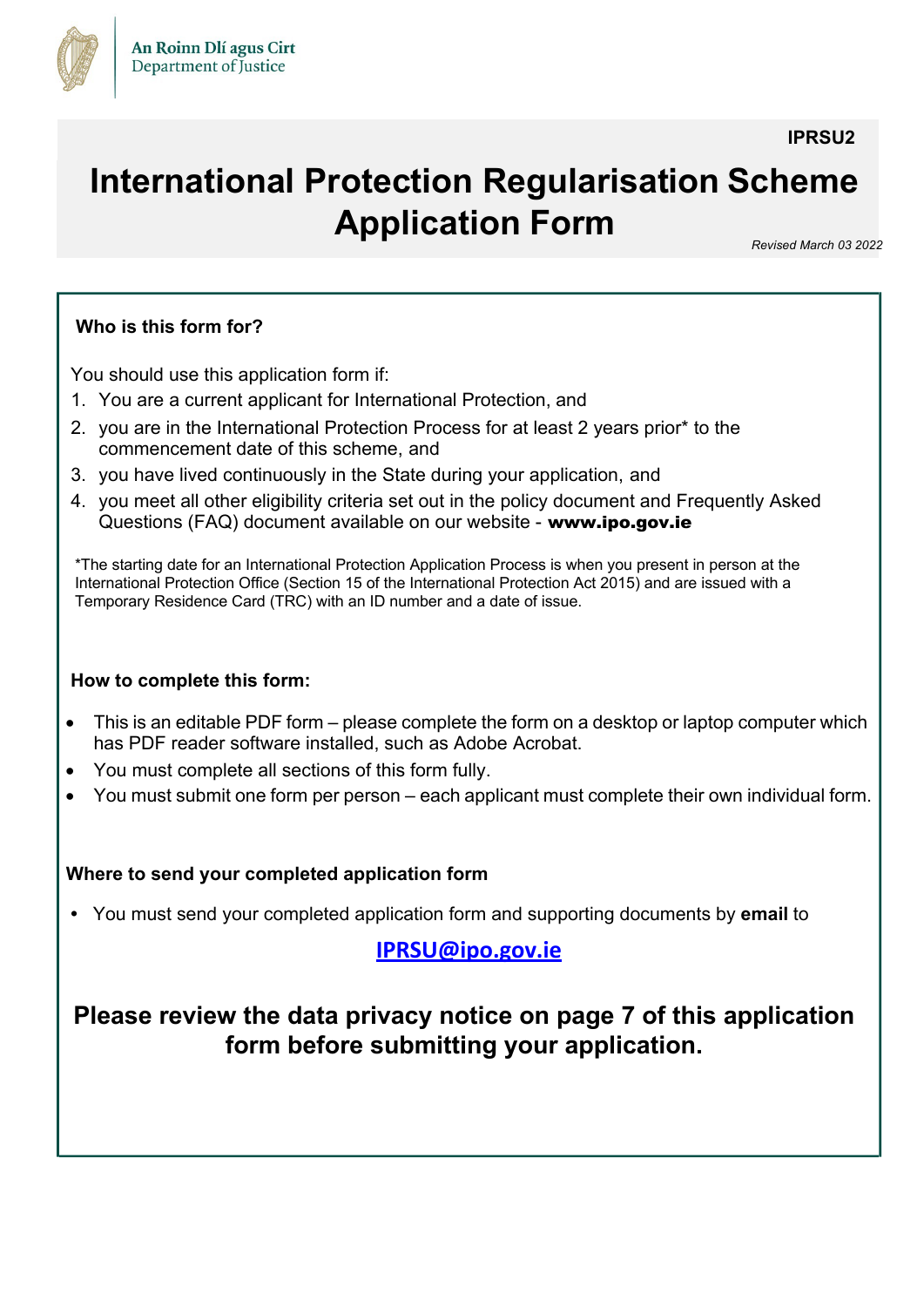| <b>Section 1</b>                            | Your personal details                                                                                                                                                                 |
|---------------------------------------------|---------------------------------------------------------------------------------------------------------------------------------------------------------------------------------------|
|                                             | In this section you will need to provide some personal details about yourself. Please refer to<br>the glossary at the end of the form for more information about the questions below. |
|                                             | 1.1 Surname(s) (as given on your Temporary Residence Card)                                                                                                                            |
|                                             |                                                                                                                                                                                       |
|                                             | 1.2 Forename(s) (as given on your Temporary Residence Card)                                                                                                                           |
| <b>1.3 Email address</b>                    |                                                                                                                                                                                       |
| 1.4 Phone number                            |                                                                                                                                                                                       |
|                                             | 1.5 Are you a current International Protection Applicant, for at least 2 years?                                                                                                       |
| Yes                                         | )No                                                                                                                                                                                   |
|                                             | 1.6 Person ID (as shown on your TRC card)                                                                                                                                             |
|                                             |                                                                                                                                                                                       |
|                                             |                                                                                                                                                                                       |
| <b>Section 1 A</b><br>where you have lived. | <b>Addresses</b><br>In this section you will need to provide details about how long you have lived in Ireland and                                                                     |
|                                             | 1.8 Have you lived in the State (Ireland) continuously for the last 2 years?                                                                                                          |
| Yes                                         | No                                                                                                                                                                                    |
|                                             | 1.9 Have you left the State (Ireland) at any time during the last 2 years?                                                                                                            |
| Yes                                         | No                                                                                                                                                                                    |
|                                             | 1.10 If yes, please provide details of all the dates and durations for which you were out of the State.                                                                               |
|                                             |                                                                                                                                                                                       |
|                                             |                                                                                                                                                                                       |
|                                             |                                                                                                                                                                                       |
|                                             |                                                                                                                                                                                       |
|                                             |                                                                                                                                                                                       |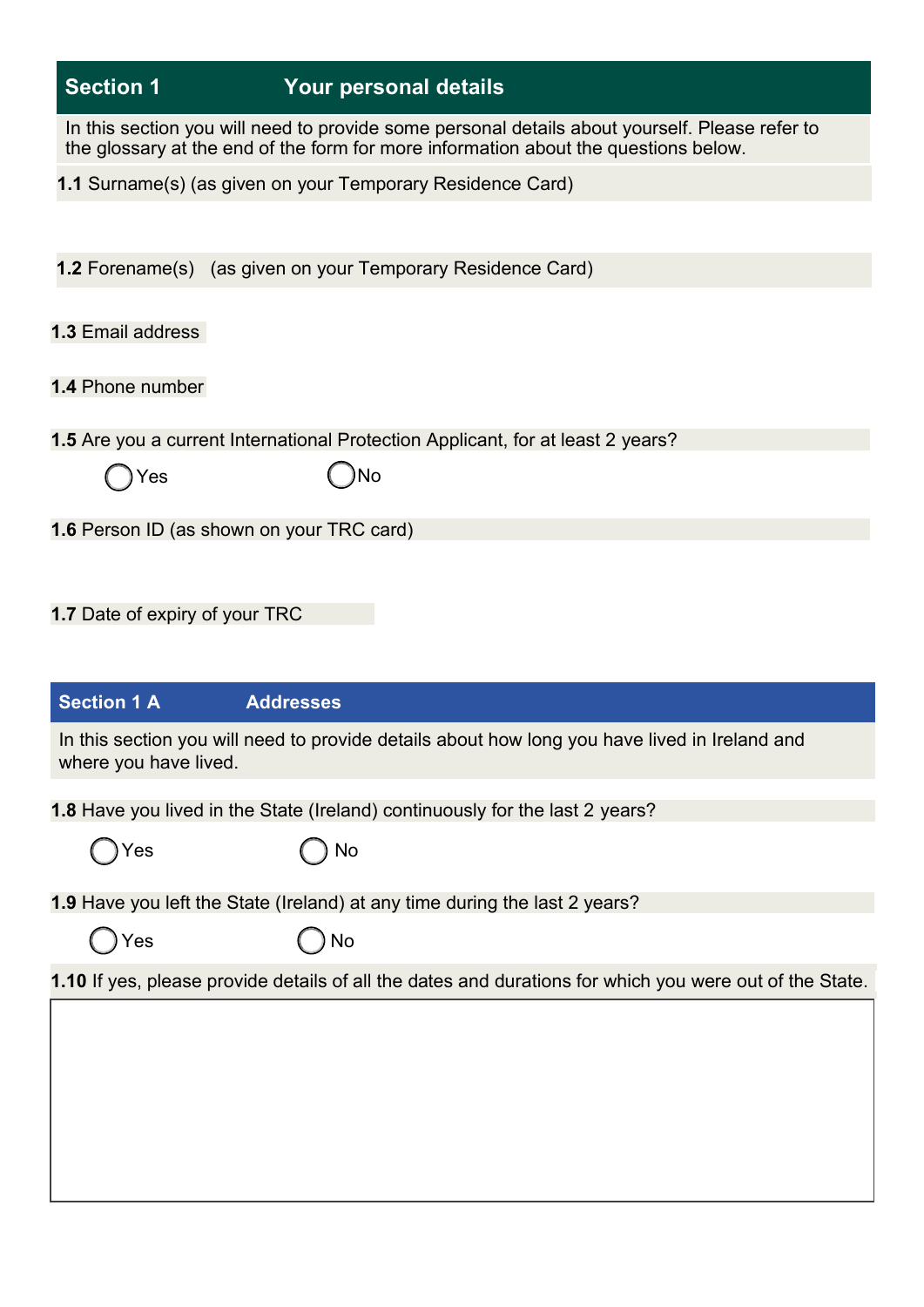| 1.11 Please provide your current address:                                          |       |                              |
|------------------------------------------------------------------------------------|-------|------------------------------|
| Is this a Direct Provision Centre?                                                 | Yes   | $\operatorname{\mathsf{No}}$ |
|                                                                                    |       |                              |
|                                                                                    |       |                              |
|                                                                                    |       |                              |
|                                                                                    |       |                              |
| Eircode:                                                                           |       |                              |
|                                                                                    |       |                              |
| 1.12 Have you lived outside of Direct Provision accommodation in the last 2 years? |       |                              |
| Yes<br>No                                                                          |       |                              |
| If "Yes", please add all addresses from the last 2 years.                          |       |                              |
|                                                                                    |       |                              |
| <b>Address 1</b>                                                                   |       |                              |
|                                                                                    |       |                              |
|                                                                                    |       |                              |
|                                                                                    |       |                              |
|                                                                                    |       |                              |
| Eircode:                                                                           |       |                              |
| Dates you lived at this address:                                                   | From: | To:                          |
|                                                                                    |       |                              |
| <b>Address 2</b>                                                                   |       |                              |
|                                                                                    |       |                              |
|                                                                                    |       |                              |
|                                                                                    |       |                              |
|                                                                                    |       |                              |
| Eircode:                                                                           |       |                              |
| Dates you lived at this address:                                                   | From: | To:                          |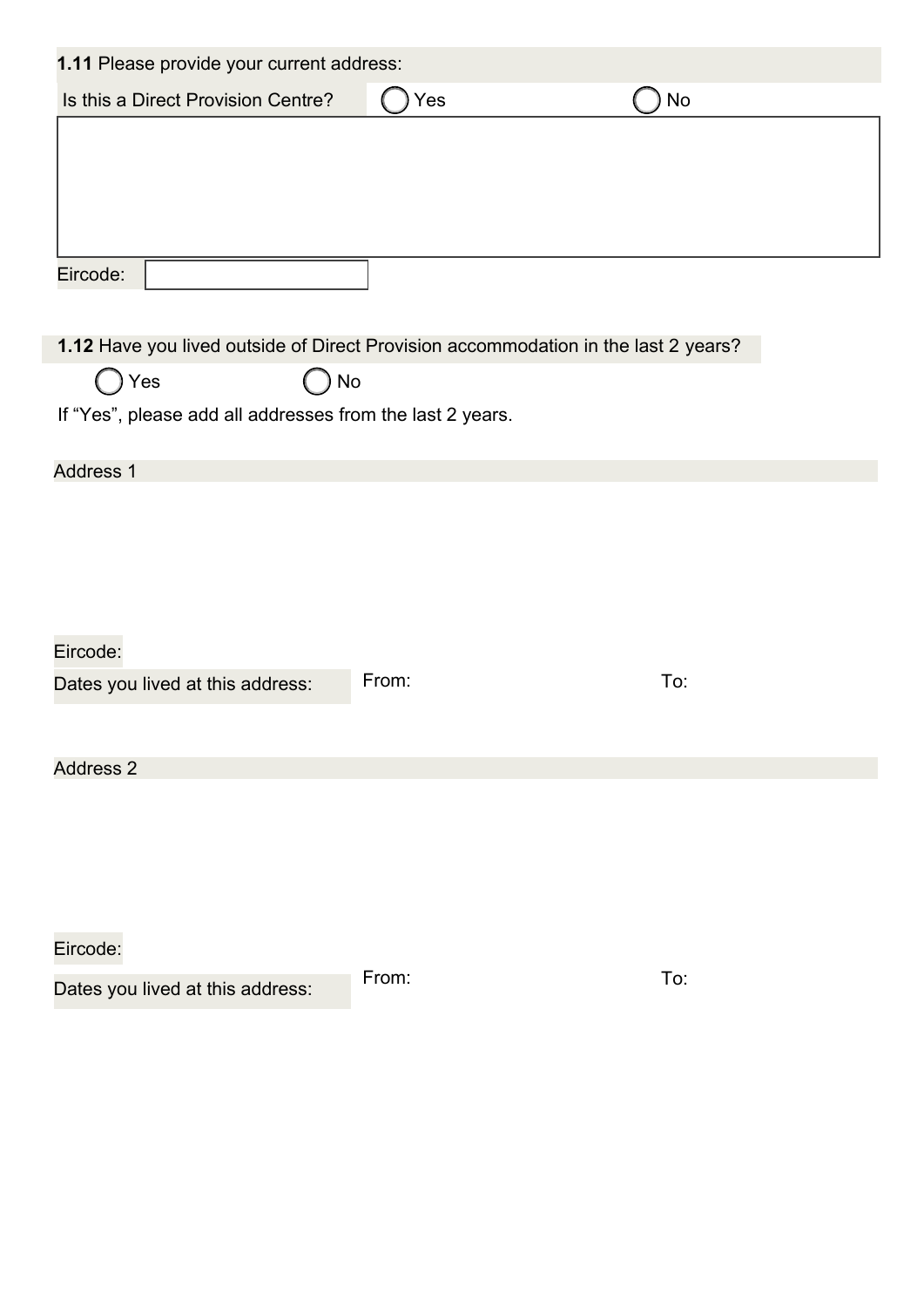Eircode:

Dates you lived at this address:

From: To:

If you have other addresses from the last 2 years, please list them here, including the dates you lived there:

# **Section 2 Security**

In this section if you are over the age of 16 will you will need to consent to undergo Garda Vetting. Garda vetting is to check if you have a criminal record. You do not need to contact the National Vetting Bureau yourself before applying to the International Protection Regularisation Scheme. The IPO will e-mail you with a National Vetting Bureau eVetting form once you have applied and are accepted into the International Protection Regularisation Scheme.

|     | 2.1 Do you consent to Garda eVetting?                       |  |
|-----|-------------------------------------------------------------|--|
| Yes | No                                                          |  |
|     | 2.2 Have you ever been convicted of a criminal offence?     |  |
| 'es | <b>No</b>                                                   |  |
|     | If you answered 'Yes', please provide further details here: |  |
|     |                                                             |  |
|     |                                                             |  |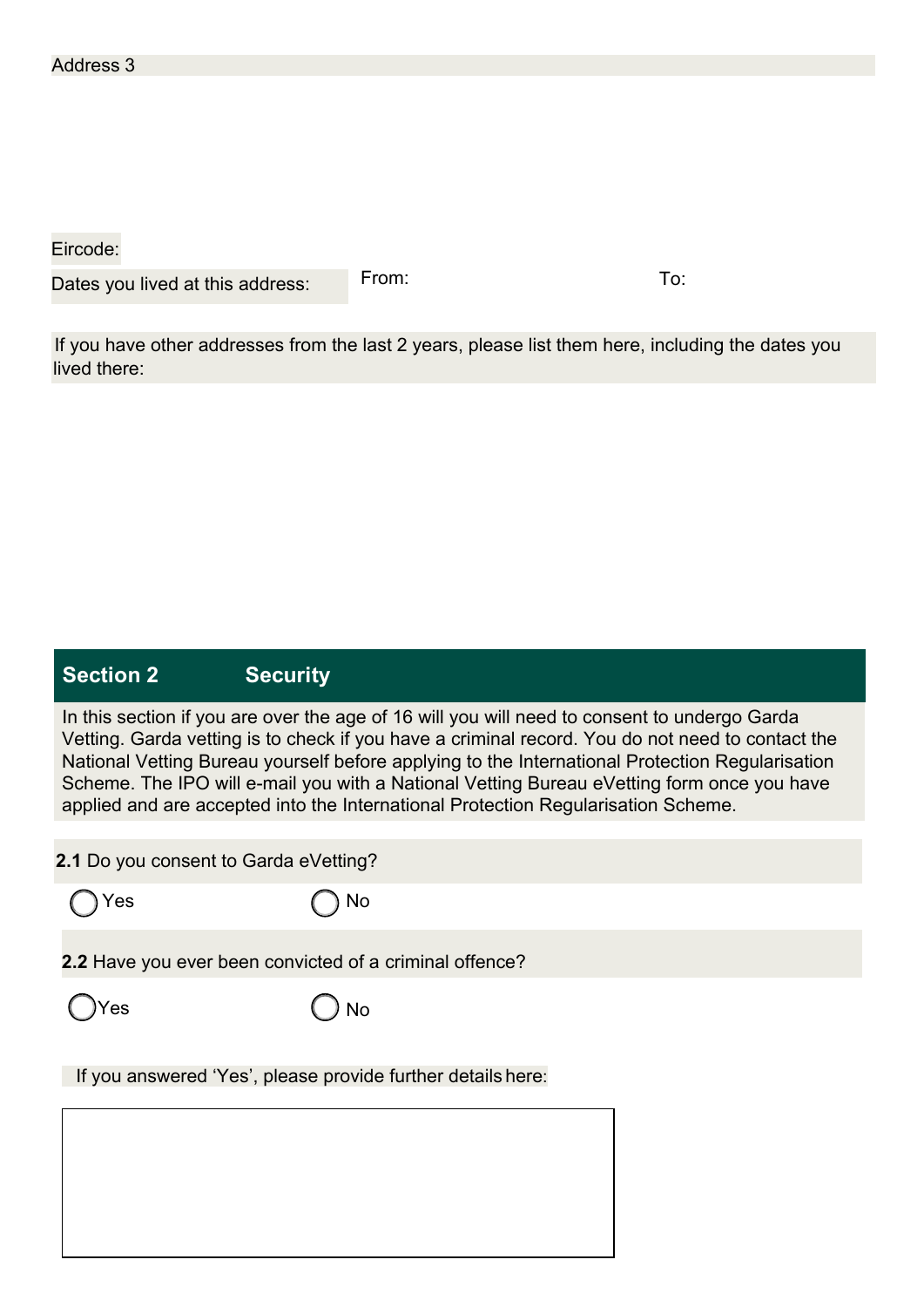**2.3** Do you have any pending charges?

 $\bigcap$  Yes  $\bigcap$  No

If you answered 'Yes', please provide further details here:

**Section 3 Document checklist**

of your residence. Please refer to the FAQ document for more details on the documents. In this section you will need to provide a list of which documents you have provided as

All documents listed here should be emailed in with this application form.

| <b>Number</b> | <b>Document name and description</b> |
|---------------|--------------------------------------|
| $\mathbf 1$ . |                                      |
| 2.            |                                      |
| 3.            |                                      |
| 4.            |                                      |
| 5.            |                                      |
| 6.            |                                      |
| 7.            |                                      |
| 8.            |                                      |
| 9.            |                                      |

**If you have additional documents, please list them here:**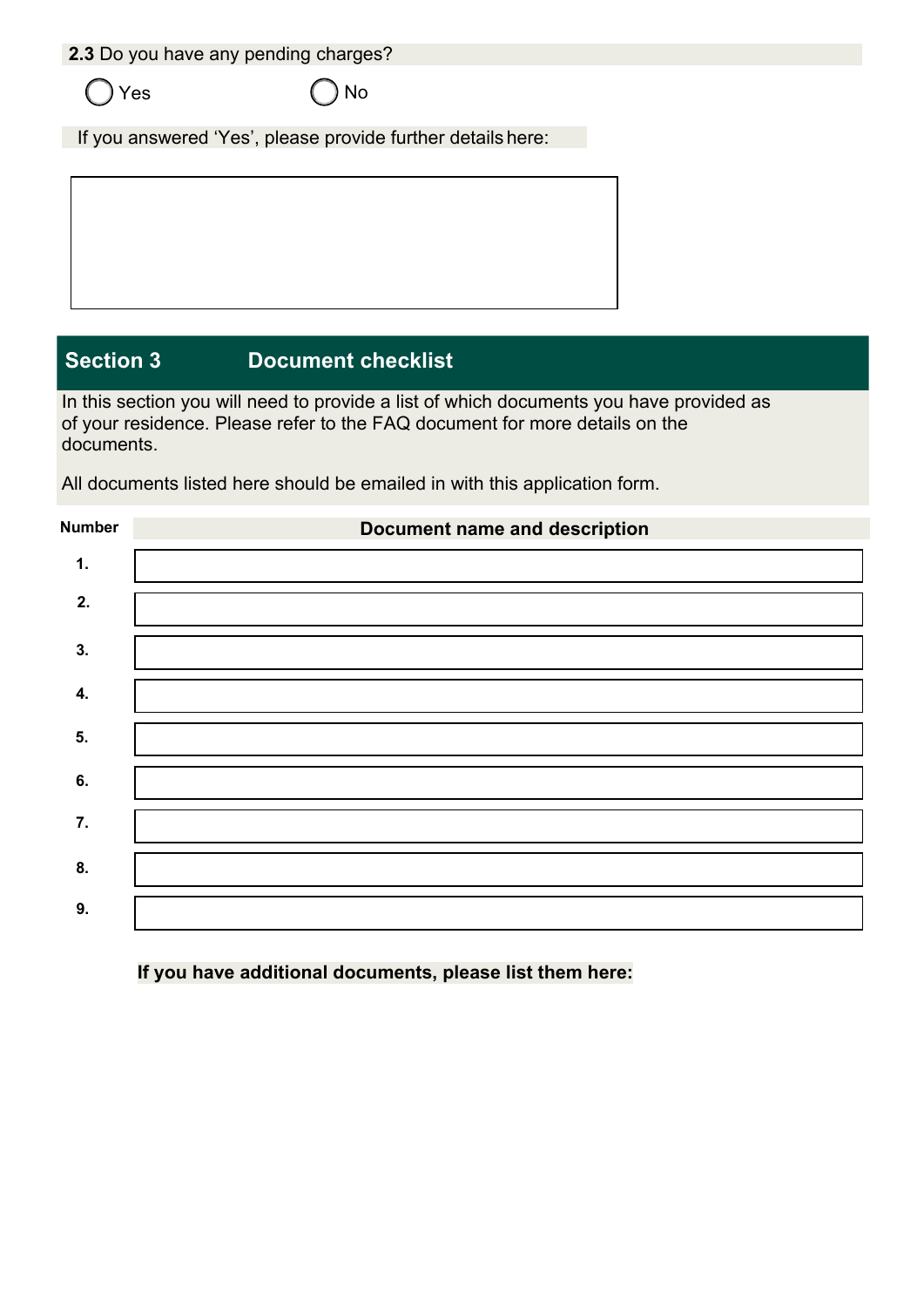#### **Section 4 Sign off**

**4.1 If your application for this scheme is successful, you will be granted a Stamp 4 immigration permission. You have the option to withdraw your International Protection application if you are successful in this scheme.**



**If my application for regularisation is successful, I wish to withdraw my International Protection application.**

**If my application for regularisation is successful, I do not wish to withdraw my International Protection application.**

**4.2 Do you provide consent for this application to be processed in accordance with our data privacy notice?**



**Yes No**

**I confirm that all information provided by me here is correct**

*Insert today's date*

*Type your full name*

#### **Glossary of terms used in this form**

eVetting IPO This is a process to check whether you have a criminal record. Applicants over the age of 16 must complete this process. The IPO will contact you to arrange this. The International Protection Office. An office of the Department of justice with responsibility for assessing applications for International Protection, also known as asylum. Person ID This is your personal identity number, and it can be found on your TRC card TRC Card Temporary Residence Card. The blue card you receive when you start your application for International Protection.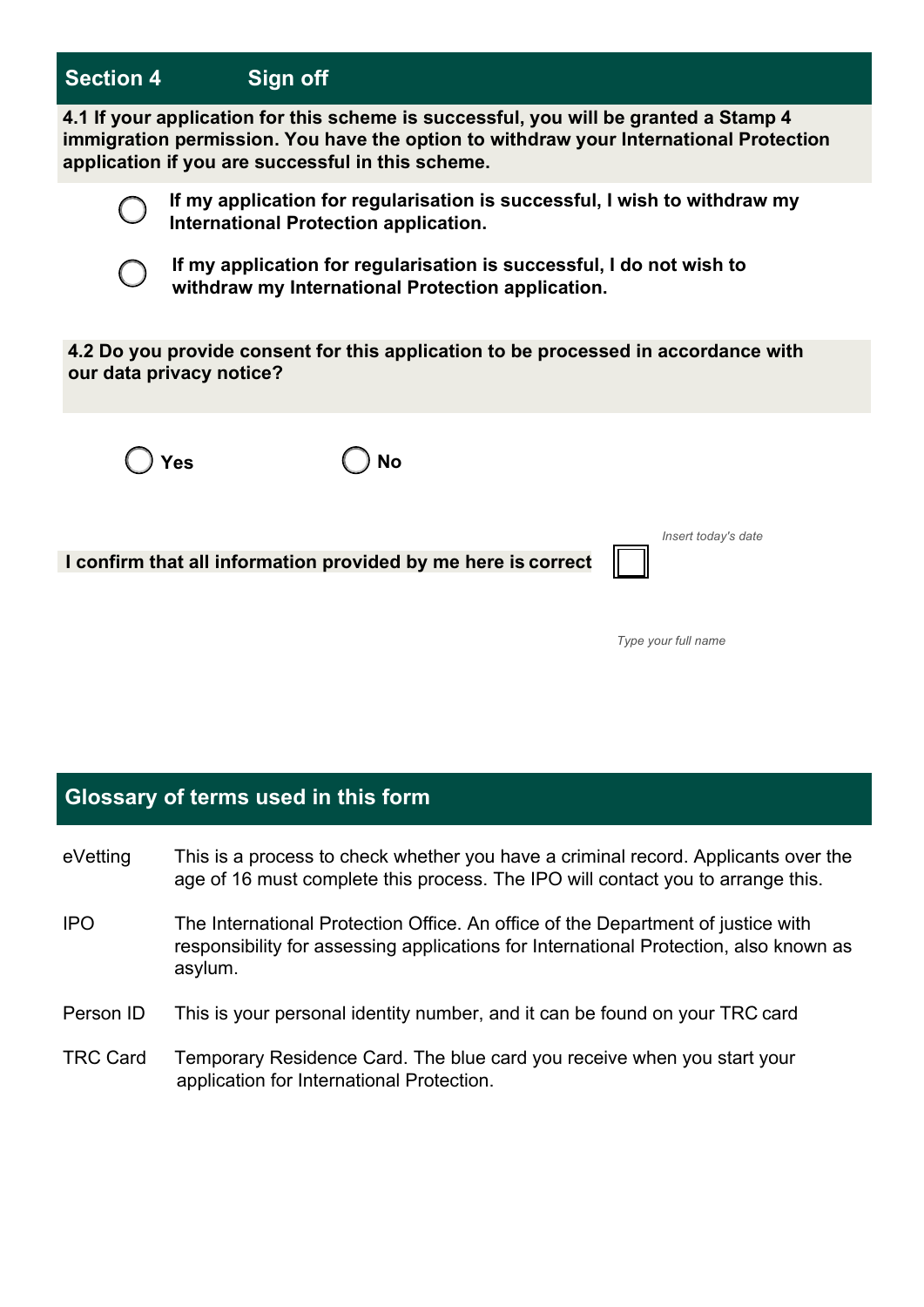

# International Protection Regularisation Scheme

## Privacy Notice

#### **Introduction**

1. The data you provide is collected by International Protection Regularisation Scheme, a Business Unit of the Department of Justice (DoJ). The data controller for the information you provide is the Department of Justice and the data controller's contact details are:

> International Protection Regularisation Scheme, Immigration Service Delivery 79-83 Lower Mount Street Dublin 2 D02 ND99 Email: IPRSU@IPO.GOV.IE

#### **How will your personal data be used?**

- 2. We may use the personal data you provide in the application form and in associated correspondence for the following purpose(s):
	- To verify your identity;
	- To determine your eligibility for the International Protection Regularisation Scheme. This scheme provides a pathway for International Protection applicants who meet the qualifying criteria to obtain permission to reside in the State;
	- To obtain a Garda Vetting Report from the Garda National Vetting Bureau;
	- To enable us to make a decision on your application as part of any future considerations regarding your immigration or citizenship status.

#### **Legal Basis for processing your Personal Data**

- 3. Our legal basis for collecting and processing this data is as follows:
	- To fulfil the function of the Minister for Justice to implement Government policy on Immigration as designated in the Ministers and Secretaries Act 1924 (as amended).
	- Section  $8^1$  of the Immigration Act 2003

#### **Further processing of your Personal Data**

 $1$  Section 8 of the 2003 Immigration Act empowers an information holder to give to another information holder, on request, information on non-nationals, including personal information, for the purposes of the Refugee Act 1996, or for the purposes of administering the law regarding entry into, or removal from, the State of non-nationals.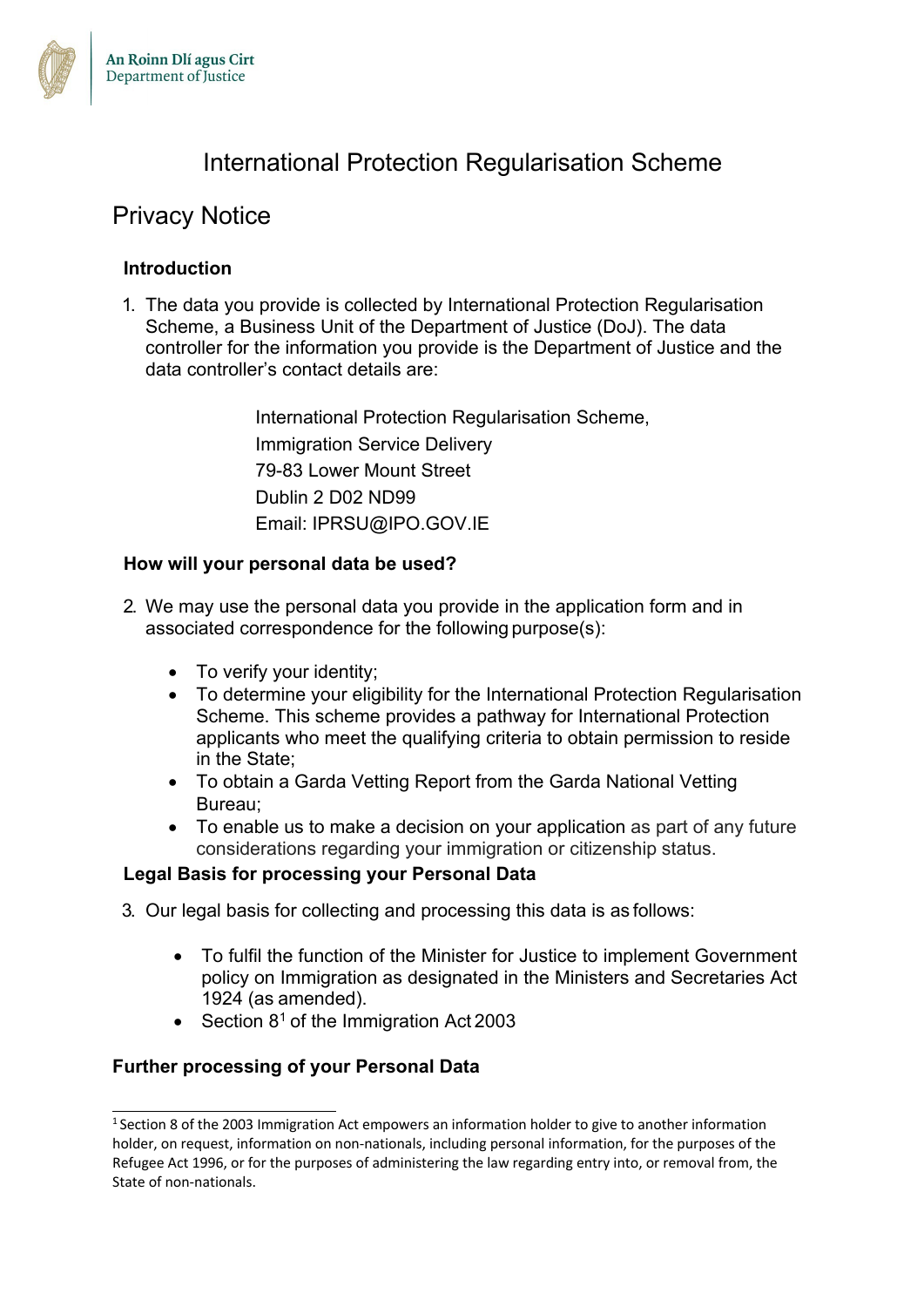- 4. Where it is necessary and proportionate to do so, in accordance with the Data Protection Act 2018 and the GDPR, further personal data may be requested or received from/provided to other Public Authorities/competent authorities<sup>2</sup>/ international organisations for the purpose of:
	- Verification of data received from applicants and the precise legal basis for such processing/information sharing is per Section 8 of the Immigration Act 2003, in conjunction with the relevant provision of Data Protection Legislation relating to public interest, substantial public interest and official authority and the Executive Power of the Government established under Art. 28 of the Constitution;
	- Obtaining data on convictions and offences, if any, committed by the applicant. This is per sub-section 55(1)(a) of the 2018 Act;
	- Preventing a threat to national security. This is per sub-section 41 (a) of Section 41 of the 2018 Act.
- 5. We may also process your personal data for research or statistical purposes as allowed under the Data Protection Act 2018 and the GDPR.

#### **Security of Personal Data**

- 6. The personal data provided will be stored securely on DoJ IT servers. It may be shared, where appropriate, with the following third parties:
	- An Garda Síochána;
	- Garda National Immigration Bureau;

#### **Transfer of Personal Data**

7. The personal data provided in this form may be transferred to the UK with the following safeguard in place – MOU.

#### **Contact for Queries**

8. The contact for any queries in relation to this form is the International Protection Regularisation Scheme, International Protection Office, 79-83 Mount Street, Dublin 2, D02 ND99. The unit may be contacted by email at IPRSU@IPO.GOV.IE.

#### **How long will Personal Data be retained?**

<sup>&</sup>lt;sup>2</sup> A competent authority means:

<sup>•</sup> A public authority competent for the prevention, investigation, detection or prosecution of criminal offences or the execution of criminal penalties in the State, including the safeguarding against, and the prevention of, threats to public security, or

<sup>•</sup> Any other body or entity authorised by law to exercise public authority and public powers for the purposes of the prevention, investigation, detection or prosecution of criminal offences or the execution of criminal penalties in the State, including the safeguarding against, and the prevention of, threats to public security.